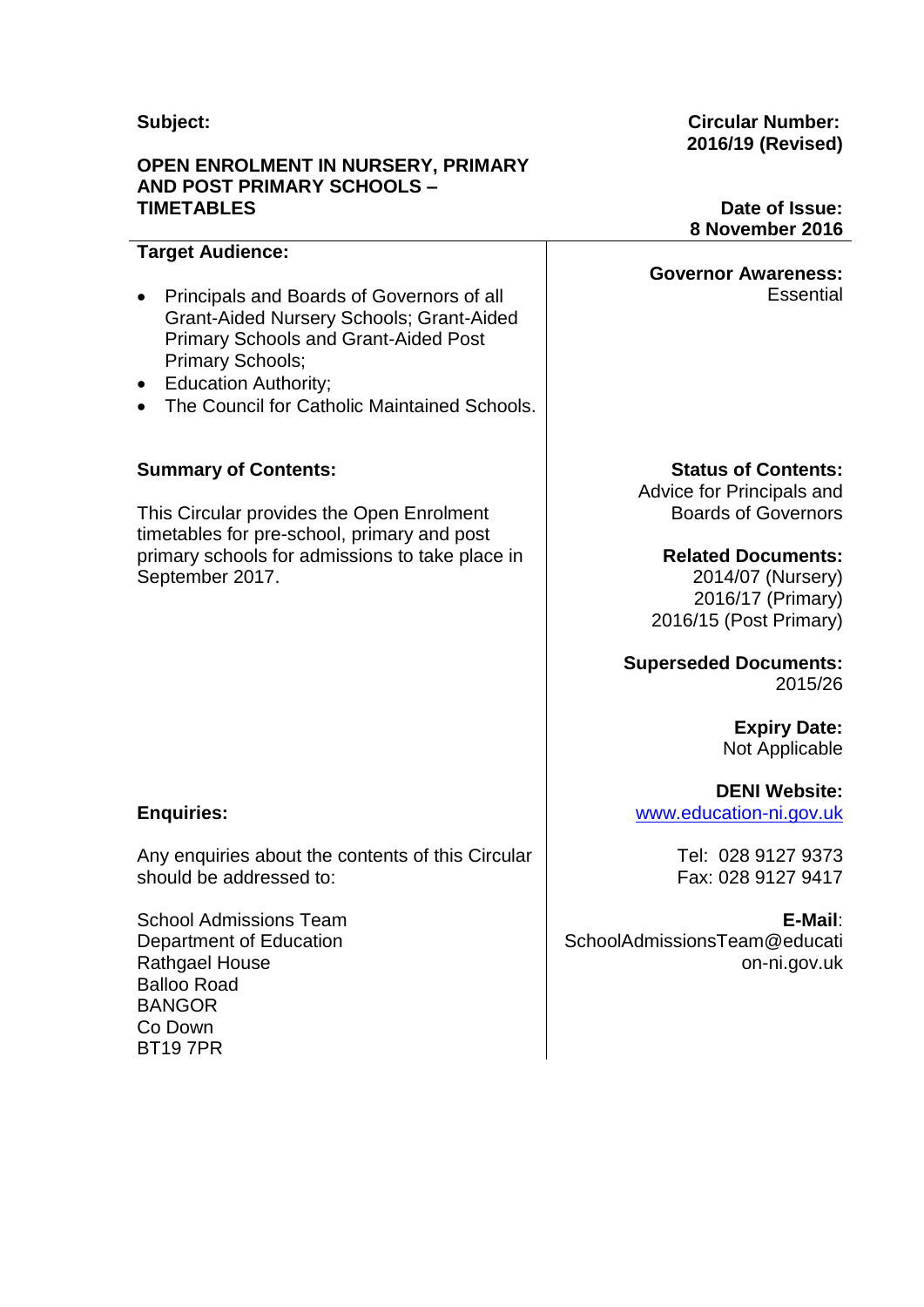#### **INTRODUCTION**

- 1. This Circular provides the timetables for nursery, primary and post primary school procedures under Open Enrolment for admissions to take place in September 2017.
- 2. This Circular should be read in conjunction with the corresponding Open Enrolment Circular as appropriate, i.e. for Nursery Schools – Circular number 2014/07, for Primary Schools – Circular number 2016/17 and for Post Primary Schools – Circular number 2016/15.
- 3. This Circular will be updated annually and re-issued accordingly.

**SCOTT HARBINSON Head of School Admissions Team**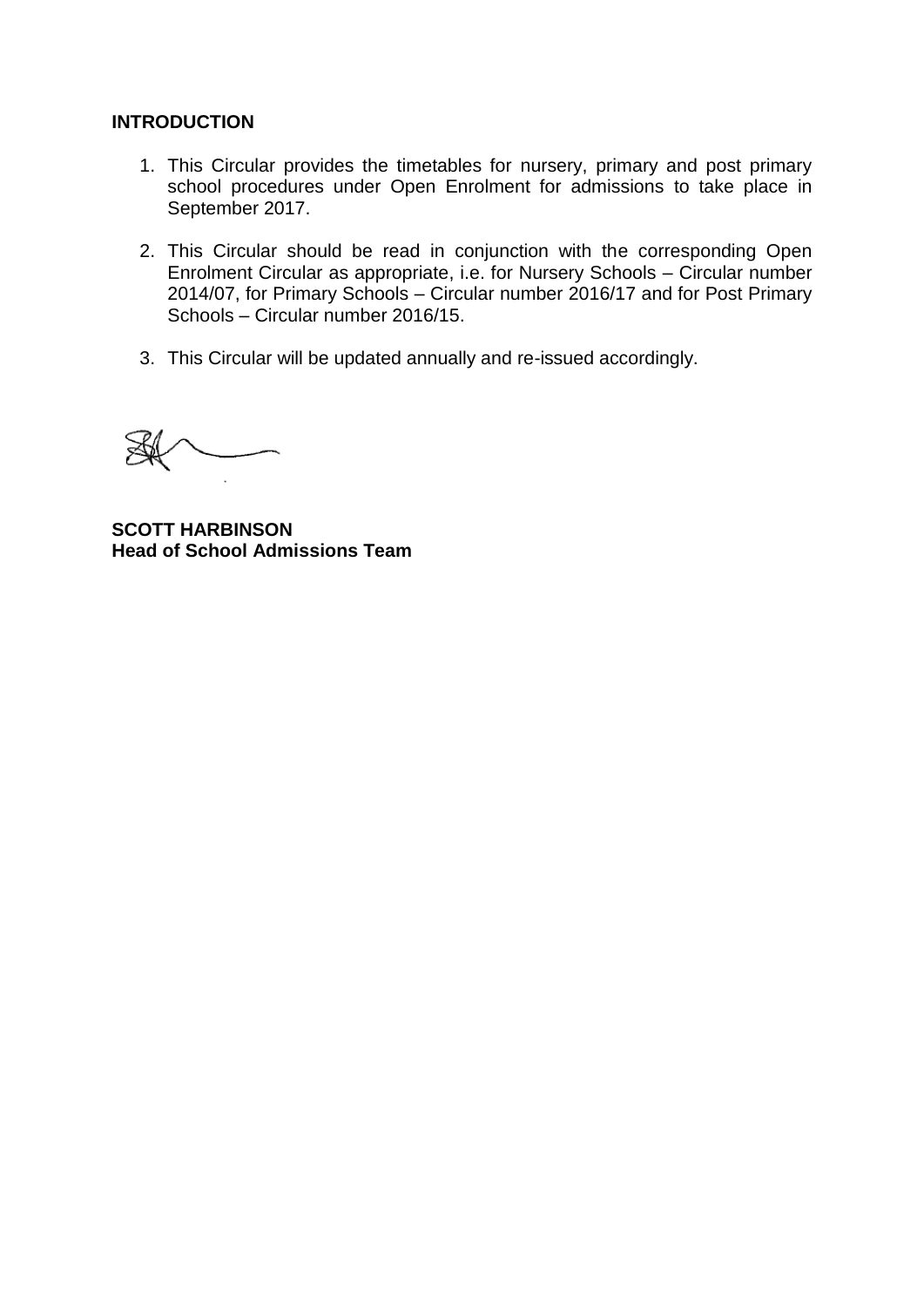# **OPEN ENROLMENT IN PRE-SCHOOL TIMETABLE - SEPTEMBER 2017**

| September 2016                                                                                            | Providers to review admissions policies.                                                                                                                                                                                                                                                                        |  |
|-----------------------------------------------------------------------------------------------------------|-----------------------------------------------------------------------------------------------------------------------------------------------------------------------------------------------------------------------------------------------------------------------------------------------------------------|--|
| No later than end of<br>September 2016                                                                    | Providers to return amended admissions criteria to Education<br>Authority (EA).                                                                                                                                                                                                                                 |  |
| By early October<br>2016                                                                                  | Department to notify final admissions and enrolment numbers to<br>schools.                                                                                                                                                                                                                                      |  |
| Friday 25 November<br>2016                                                                                | EA publishes information on behalf of schools/providers (web).                                                                                                                                                                                                                                                  |  |
| Week commencing<br>Monday 5 December<br>2016                                                              | Advertisements in papers.                                                                                                                                                                                                                                                                                       |  |
| Wednesday 11<br>January 2017 (not<br>later than 12 noon)                                                  | Closing date for receipt of all parents' applications to first<br>preference providers. Target age applications received after<br>this time & date will be considered as late within Stage 1. Under<br>age applications received after this time & date will be<br>considered as late throughout the procedure. |  |
| <b>STAGE ONE - CONSIDERATION OF FINAL YEAR CHILDREN</b><br>(i.e. children in their final pre-school year) |                                                                                                                                                                                                                                                                                                                 |  |
| No later than Friday<br>20 January 2017                                                                   | Date by which providers select pre-school children at first<br>preference at Stage 1.                                                                                                                                                                                                                           |  |
|                                                                                                           | Application forms for penultimate pre-school children to be<br>returned by over-subscribed providers for onward transmission<br>to second preference providers at Stage 2.                                                                                                                                      |  |
| Wednesday 29<br>March 2017                                                                                | Final date by which change of preferences in exceptional<br>circumstances or additional information will be accepted.                                                                                                                                                                                           |  |
|                                                                                                           | Final date for receipt of new applications from target age<br>children within Stage 1.                                                                                                                                                                                                                          |  |
|                                                                                                           | applications/additional information/change<br>οf<br>Any<br>new<br>preferences in exceptional circumstances received after 4pm on<br>this date will NOT be considered until Stage 2.                                                                                                                             |  |
| Thursday 27 April<br>2017                                                                                 | Issue of placed/unplaced letters at Stage 1. Unplaced parents<br>asked to nominate further preferences.                                                                                                                                                                                                         |  |
| <b>END OF STAGE 1</b>                                                                                     |                                                                                                                                                                                                                                                                                                                 |  |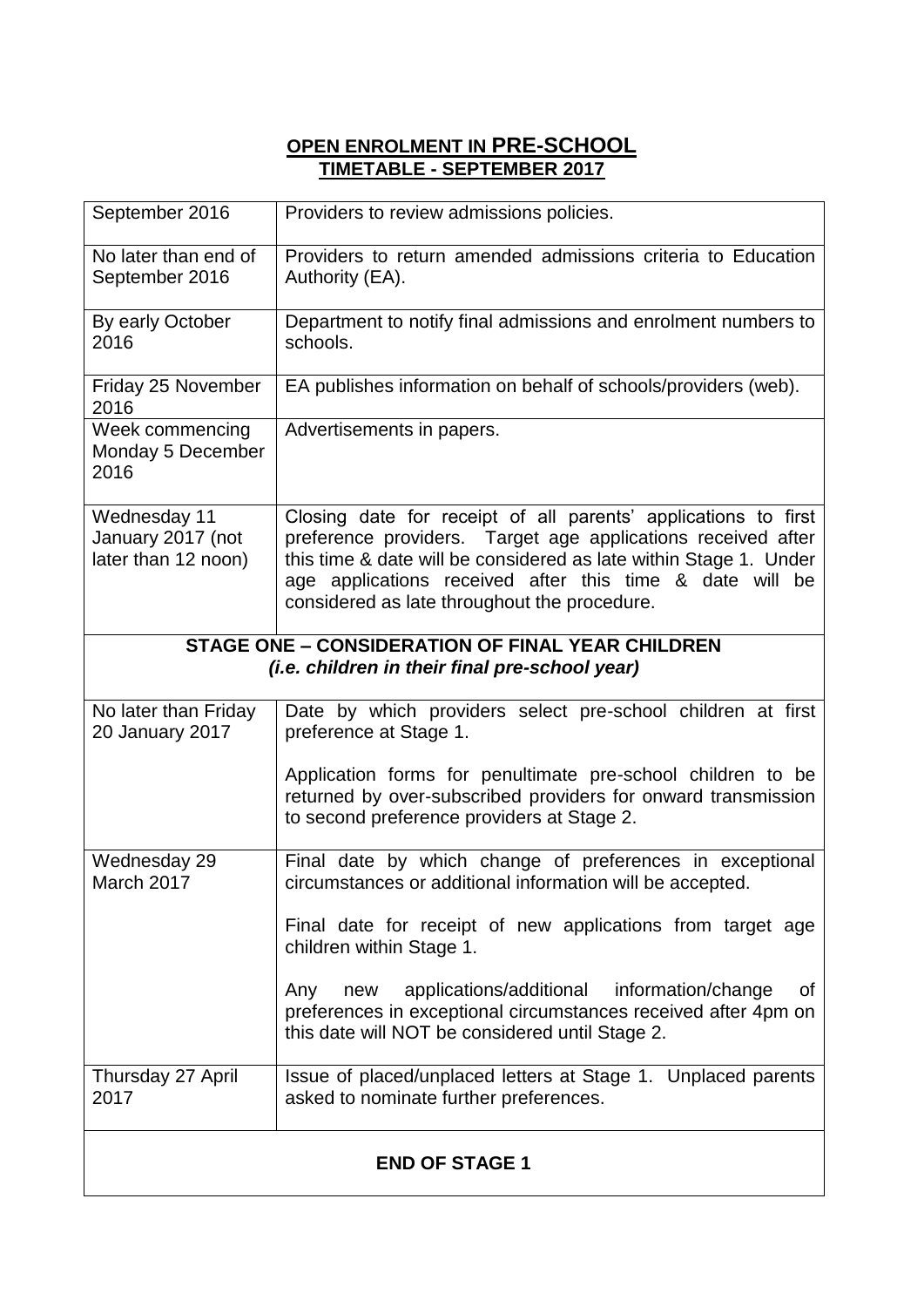| STAGE TWO – CONSIDERATION OF UNDERAGE PRE-SCHOOL CHILDREN AND<br>UNPLACED PRE-SCHOOL CHILDREN |                                                                                                                                                                                                                                                                                         |  |
|-----------------------------------------------------------------------------------------------|-----------------------------------------------------------------------------------------------------------------------------------------------------------------------------------------------------------------------------------------------------------------------------------------|--|
| Thursday 11<br>May 2017                                                                       | Unplaced target age children to return additional preferences/additional<br>information.                                                                                                                                                                                                |  |
|                                                                                               | Any new applications/additional preferences received after 4pm on this<br>date will be considered late in Stage 2.                                                                                                                                                                      |  |
|                                                                                               | Final date for notice of intention to appeal against Nursery Schools/Units<br>to be received by EA (Stage 1) (not later than 4pm).                                                                                                                                                      |  |
| Friday 19<br>May 2017                                                                         | Date by which EA issues further preferences received for target age<br>children unplaced at Stage 1 and applications for any underage children<br>returned by oversubscribed providers at Stage 1 to schools.                                                                           |  |
| Not later<br>than<br>Wednesday<br>24 May 2017                                                 | Date by which providers advise EA of those pupils selected at Stage 2<br>and for application forms of children not selected to be received by EA<br>for transmission to subsequent preference providers.                                                                                |  |
| Friday 26<br>May 2017                                                                         | Final date for receipt & consideration of new applications or additional<br>information within Stage 2. After 4pm on this date any new<br>applications/new information should be sent directly to the provider(s) of<br>the parents' choice for consideration after Friday 9 June 2017. |  |
|                                                                                               | Applications received after 4pm on 11 May 2017 are considered late<br>and processed. Applications received after 26 May 2017 are not<br>processed within the procedure.                                                                                                                 |  |
| <b>FINALISATION OF STAGE 2 PROCEDURE</b>                                                      |                                                                                                                                                                                                                                                                                         |  |
| Friday 9<br><b>June 2017</b>                                                                  | Completion of all processing and issue of Stage 2 placement letters by<br>providers advising parents of the setting for which their child has been<br>accepted.                                                                                                                         |  |
|                                                                                               | Issue of letters by EA advising parents whose children have not been<br>offered a place at Stage 2 and advising where places are still available.                                                                                                                                       |  |
| <b>COMPLETION OF APPLICATION PROCEDURE</b>                                                    |                                                                                                                                                                                                                                                                                         |  |
| Friday 23<br>June 2017<br>(not later<br>than 4.00<br>pm)                                      | Final date for notice of intention to appeal against Nursery Schools to be<br>received by EA (Stage 2).                                                                                                                                                                                 |  |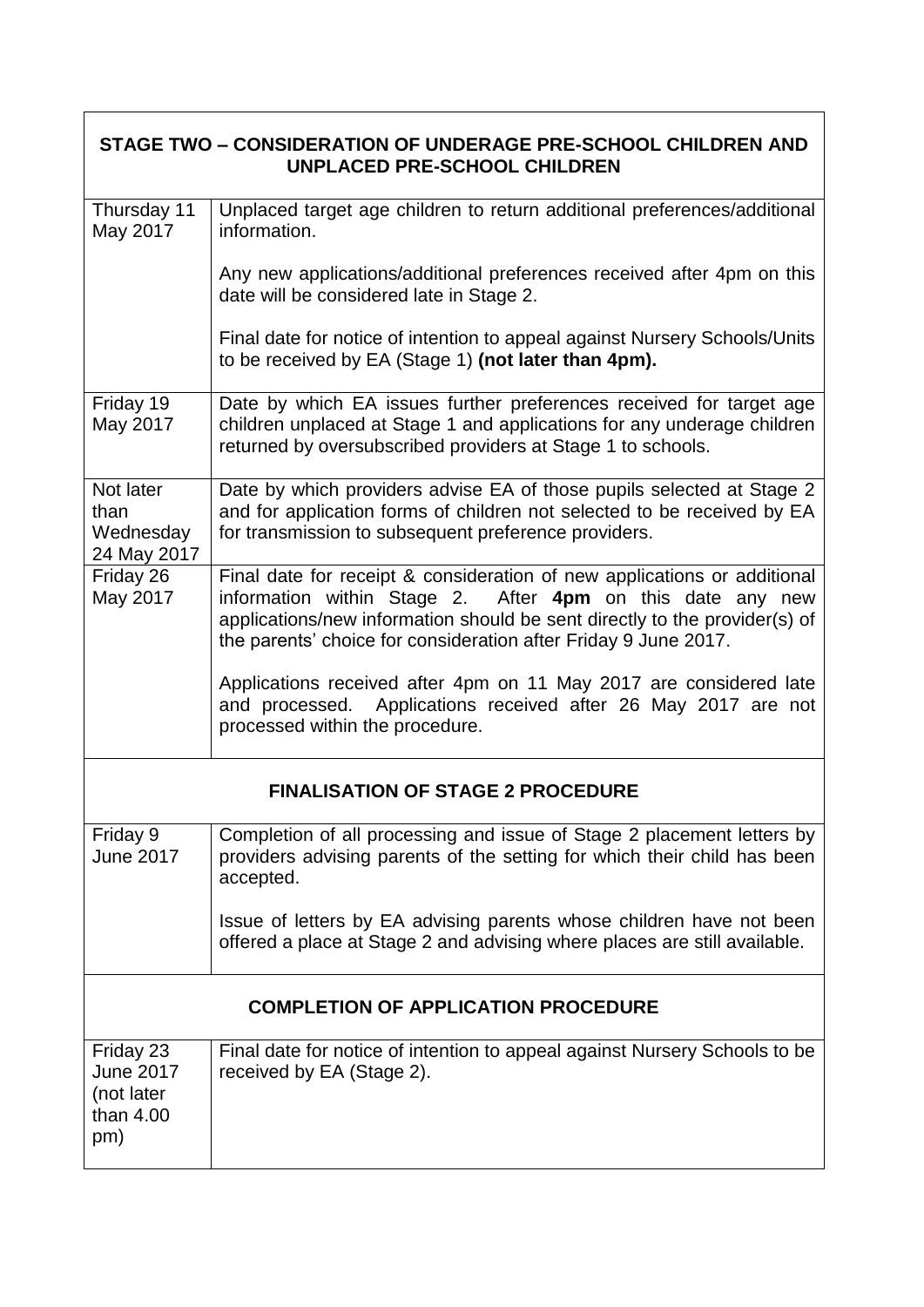# **OPEN ENROLMENT IN PRIMARY SCHOOLS TIMETABLE – SEPTEMBER 2017**

| September 2016                                   | Board of Governors review admissions<br>policies.                                                                                 |  |
|--------------------------------------------------|-----------------------------------------------------------------------------------------------------------------------------------|--|
| No later than end of September 2016              | Final date for schools to forward revised<br>admissions criteria to Education Authority<br>$(EA)$ .                               |  |
| By early October 2016                            | Department notifies enrolment and<br>admissions numbers for each school to the<br>Board of Governors.                             |  |
| Friday 25 November 2016                          | EA publishes information about schools<br>(web).                                                                                  |  |
| <b>Week commencing Monday 5</b><br>December 2016 | Advertisements in papers.                                                                                                         |  |
| Wednesday 11 January 2017                        | Closing date for receipt of parents'                                                                                              |  |
| (Not later than 12 noon)                         | applications to first preference primary<br>schools.                                                                              |  |
|                                                  | Any application after this time and date will<br>be considered as late.                                                           |  |
| No later than Friday 20 January 2017             | Date by which schools select pupils at first<br>preference stage.                                                                 |  |
| Wednesday 29 March 2017                          | Final date by which EA will accept:                                                                                               |  |
|                                                  | change of preferences in exceptional<br>٠<br>circumstances;                                                                       |  |
|                                                  | new applications; or                                                                                                              |  |
|                                                  | additional information.                                                                                                           |  |
|                                                  | Any information received after 4pm will not<br>be considered.                                                                     |  |
| Thursday 27 April 2017                           | Issue of letters by schools/EA advising<br>parents of the primary school for which their<br>child has been accepted/not accepted. |  |
| Thursday 11 May 2017<br>(not later than 4pm)     | Final date for notice of intention to appeal<br>against primary schools admission decisions<br>to be received by EA.              |  |